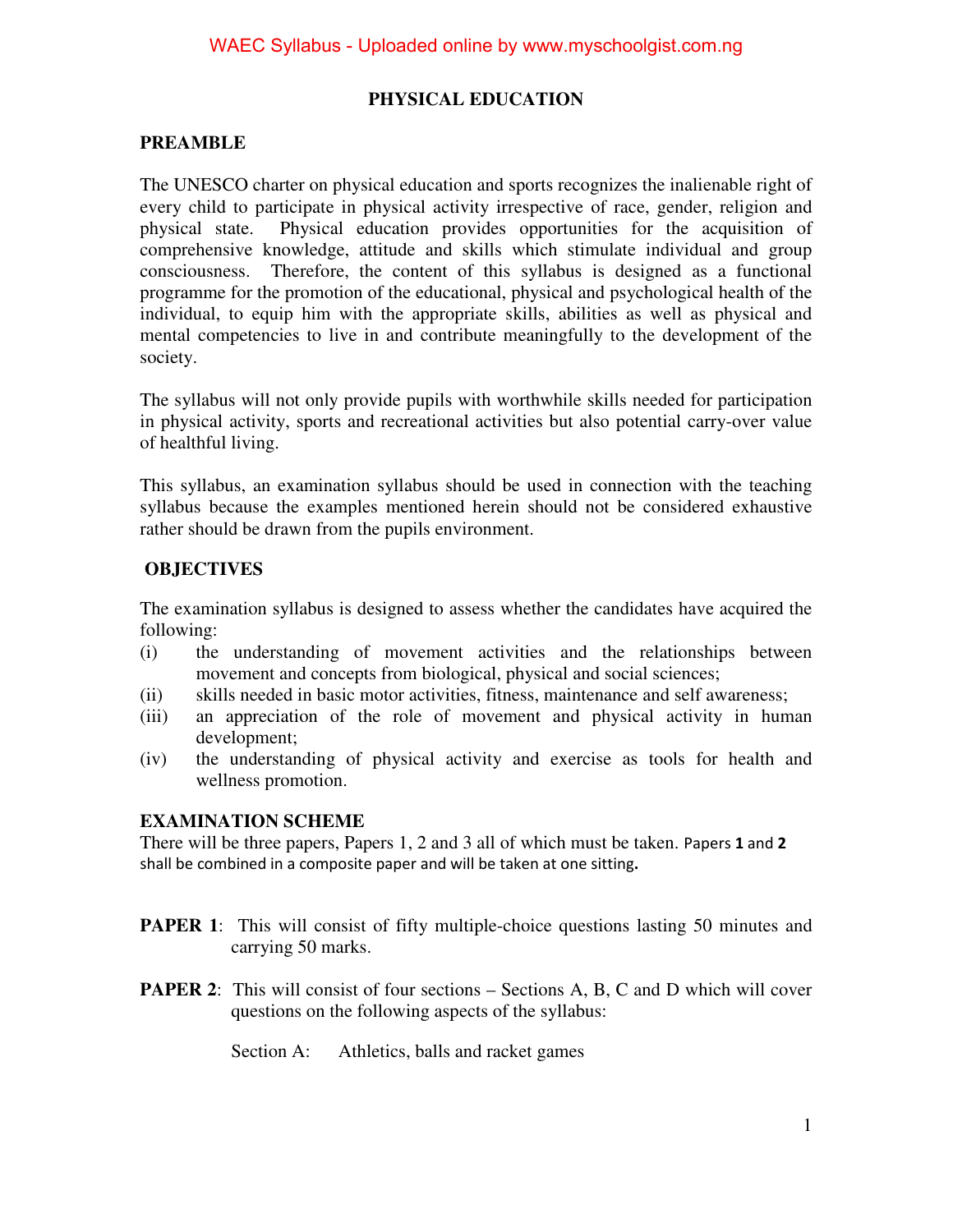- Section B: Foundation of physical education
- Section C: Basic human anatomy and physiology in physical education
- Section D: Sports administration and competitions

Section A will comprise three short essay questions out of which candidates will be required to answer two for 20 marks. Sections B, C and D will consist of two short essay questions each. Candidates will be required to answer one question carrying 10 marks from each of those sections. The paper will last1hour 20 minutes and carry a total of 50 marks.

**PAPER 3:** This will also consist of four sections: Sections, A, B, C and D, covering the following events:

| Section A: Athletics (Track and Field events) |
|-----------------------------------------------|
| Section B: Ball games                         |
| Section C: Racket games                       |
| Section D: Gymnastics                         |

 There will be three questions in Section A out of which candidates will be required to answer two. Each question in the section shall carry 25 marks. In each of Sections B, C and D, there will be two questions out of which candidates will answer one (from each section). Each question in Sections B and C will carry 20 marks while those in Section D will carry 10 marks each.

A maximum of 120 seconds (2 minutes) will be allowed for a candidate to respond to a call for performance during practical examination.

### **DETAILED SYLLABUS**

| <b>CONTENTS</b>                                                                                                                                                                                                                                                                     | <b>NOTES</b>                                                                                                                                         |
|-------------------------------------------------------------------------------------------------------------------------------------------------------------------------------------------------------------------------------------------------------------------------------------|------------------------------------------------------------------------------------------------------------------------------------------------------|
| PRINCIPLES AND PHYLOSOPHY<br>A.<br>OF PHYSICAL EDUCATION<br>1. Philosophy of Physical Education<br>(a) Principles and philosophies of<br>founding fathers<br>(b) changes in concept of physical<br>Education<br>(c) education of the physical and<br>education through the physical | Emphases should be on Hetherington, Dudley<br>Sergent, Thomas Wood and John Dewey                                                                    |
| 2. Physical education ideologies<br>nationalism and patriotism in<br>(a)<br>physical education and sport.<br>national ideologies<br>(b)                                                                                                                                             | Students should be taught on how physical<br>education and sports will enhance<br>achievement of nationalism, patriotism and<br>national ideologies. |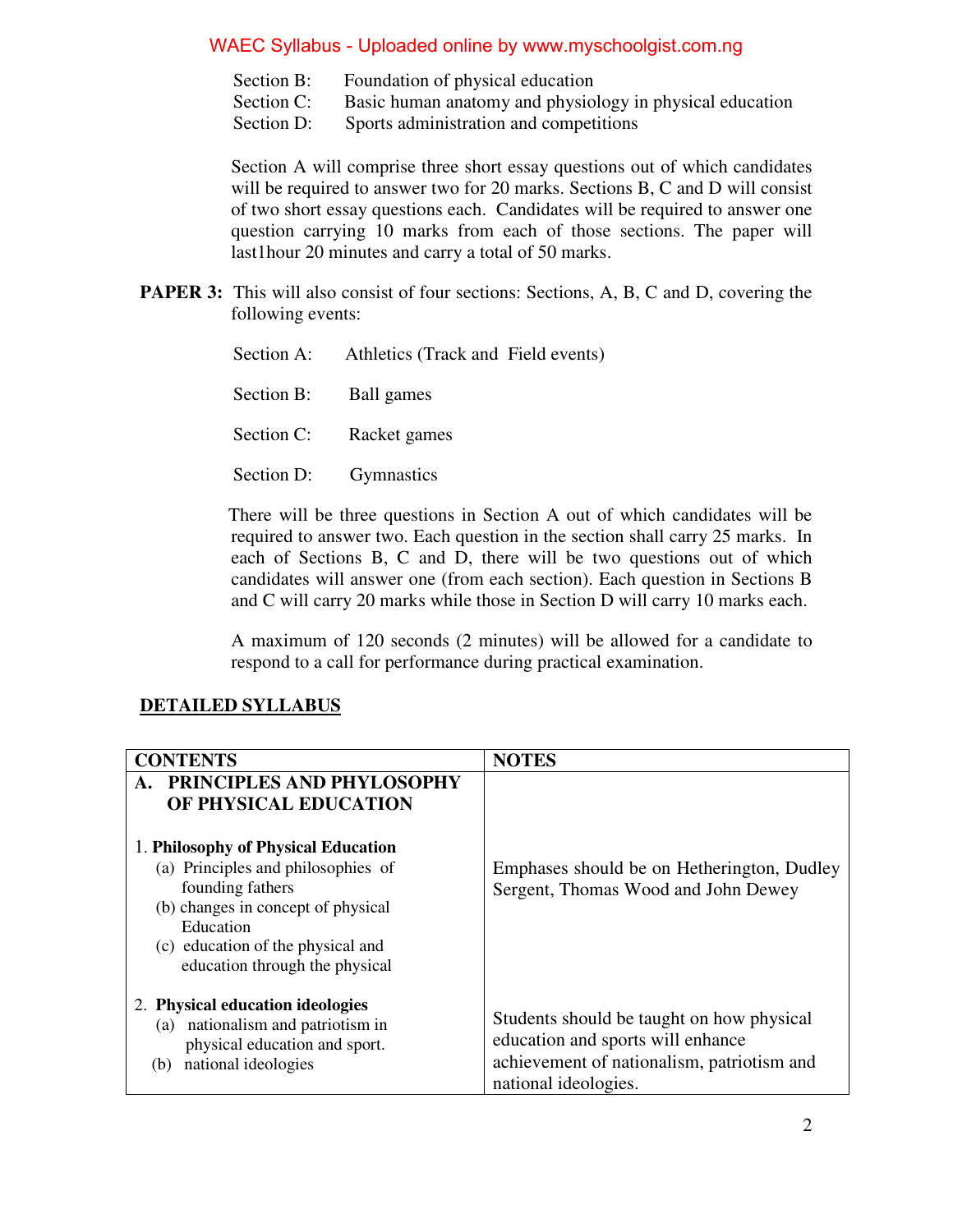| 3. Recreation                                  |                                                                               |
|------------------------------------------------|-------------------------------------------------------------------------------|
| (a) Definition and importance                  | Differences between work, rest, recreation,                                   |
| (b) Types of recreational activities           | leisure and sports should be emphasized                                       |
| (i) indoor                                     |                                                                               |
| (ii) outdoor                                   | Candidates should be able to differentiate                                    |
|                                                | between indoor and outdoor recreation.                                        |
| (c) Recreational activities:                   |                                                                               |
| Walking, jogging, swimming, cycling,           |                                                                               |
| playing musical instruments, table             | The role of recreational activities in the life of                            |
| tennis, camping etc.                           | an individual and the society should be                                       |
|                                                | emphasized.                                                                   |
| (d) Differences between recreational           | Safety in recreational activities should be                                   |
| activities and lifetime sports.                | mentioned.                                                                    |
| 4. Intramural and Extramural activities        |                                                                               |
| <b>And tournament</b>                          |                                                                               |
|                                                |                                                                               |
| (a) Definitions of                             |                                                                               |
| (i) intramural activities                      |                                                                               |
| (ii) extramural activities                     | <b>Differences</b><br>between<br>intramural<br>and                            |
|                                                | extramural activities, minor and major games                                  |
|                                                | and sports should be emphasized.                                              |
| (b) Benefit of intramural and                  |                                                                               |
| extramural activities                          | The role of lead up games and games of low                                    |
|                                                | organization should be mentioned.                                             |
| (c) (i) Definition of tournament               | Advantages and disadvantages of each type of                                  |
|                                                |                                                                               |
| (ii) Types of tournament                       | tournament.                                                                   |
|                                                |                                                                               |
| <b>CONTENTS</b>                                | <b>NOTES</b>                                                                  |
|                                                |                                                                               |
| <b>Traditional sports in West Africa</b><br>5. |                                                                               |
| (a) Origin of traditional sports in West       |                                                                               |
| Africa countires                               |                                                                               |
|                                                |                                                                               |
| (b) types of traditional sports in             |                                                                               |
| respective different West African              |                                                                               |
| Countries                                      |                                                                               |
| (c) values of traditional sports               |                                                                               |
|                                                |                                                                               |
| 6. Greek Festivals and The Olympic             |                                                                               |
| <b>Games</b>                                   |                                                                               |
|                                                | Reference should be made to the origin and                                    |
| (a) Greek Festivals:                           | significance of these festivals.                                              |
| (i) Usthman, Pythian, Nemean and               | The origin and importance of the Olympic Games                                |
| Olympian                                       | to the social and political life of the ancient Greek<br>should be discussed. |
|                                                |                                                                               |
| (ii) Ancient Olympic Games                     | Emphasis to be placed on Sparta and Athens.                                   |
| The modern Olympic Games<br>(b)                | The origin and importance of the modern Olympic                               |
|                                                | Games should be discussed.                                                    |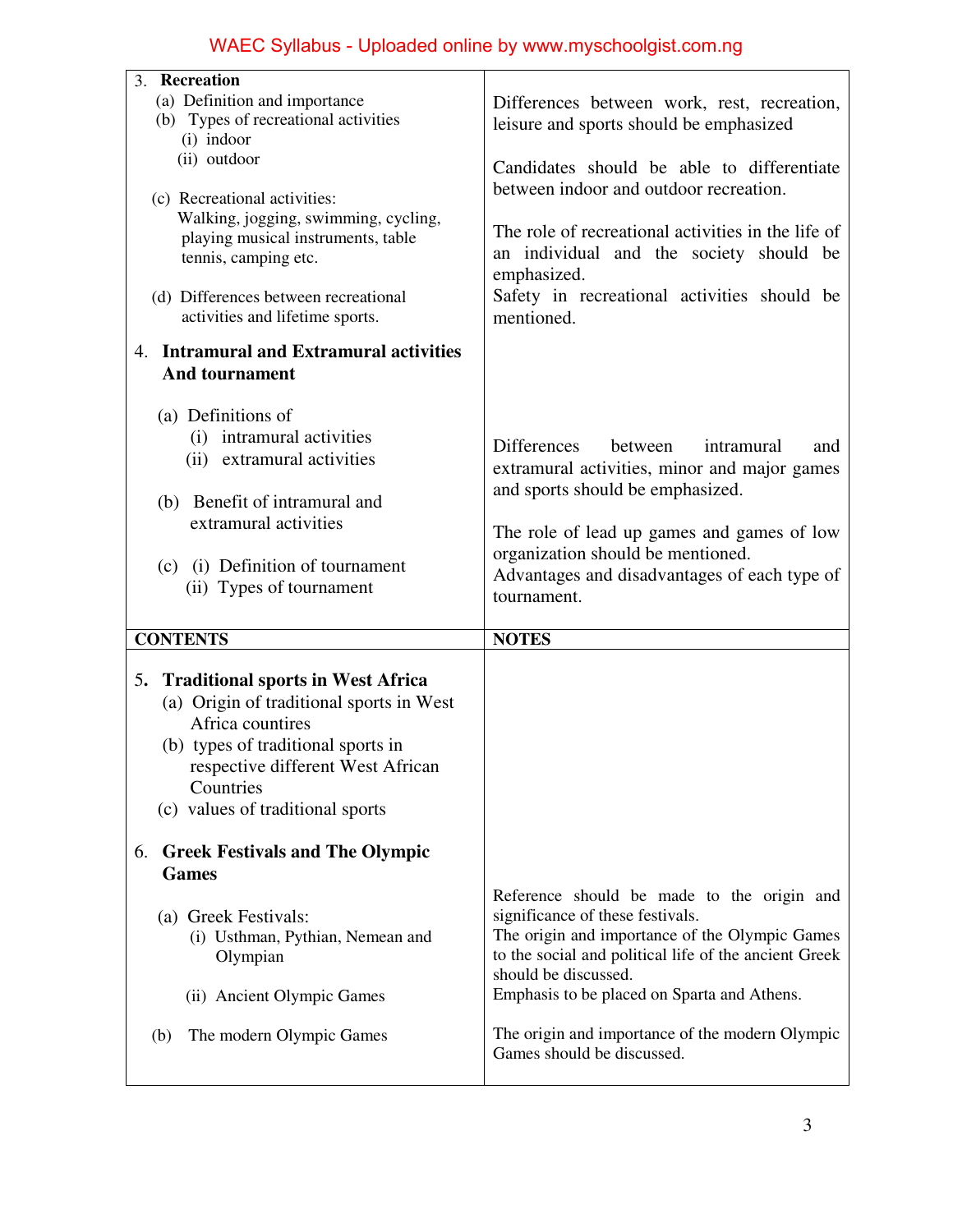| NATIONAL AND INTERNATIONAL<br>В.<br><b>SPORTS COMPETITIONS</b>                                                                                                                                                                     |                                                                                                                                                                                                                        |
|------------------------------------------------------------------------------------------------------------------------------------------------------------------------------------------------------------------------------------|------------------------------------------------------------------------------------------------------------------------------------------------------------------------------------------------------------------------|
| Sports Championship at national level<br>1.<br>(a) organization and administration                                                                                                                                                 |                                                                                                                                                                                                                        |
| Types of championship<br>2.<br>(a) national championship organized by<br>different sports<br>associations/federations<br>(b) national championship organized by<br>corporate organizations<br>(c) the national sports festival     |                                                                                                                                                                                                                        |
| 3.<br><b>Institutional sports</b><br>(a) the universities games<br>(b) the polytechnic games<br>(c) colleges of education games<br>(d) national school sports federation                                                           |                                                                                                                                                                                                                        |
| <b>The All African Games</b><br>4.<br>(a) history of All Africa Games<br>(b) reasons for disparity in the timing of<br>the games<br>(c) history and activities of supreme<br>Council of sports in African (SCSA)                   |                                                                                                                                                                                                                        |
| <b>CONTENTS</b>                                                                                                                                                                                                                    | <b>NOTES</b>                                                                                                                                                                                                           |
| 5.<br><b>International Competitions</b><br>(a) The F.I.F.A World Cup<br>(b) The Olympic/Paraolympic Games<br>(c) Commonwealth Games<br>(d) All Africa Games<br>(e) world Athletics Championship<br>(f) World Swimming Championship | Emphasis should be on history, organization and<br>the governing body of each of the competition.<br>It should be noted that all sports federation have<br>their own international competition and should be<br>stated |
| C. BASIC HUMAN ANATOMY AND<br>PHYSIOLOGY IN RELATION TO<br>PHYSICAL ACTIVITIES                                                                                                                                                     |                                                                                                                                                                                                                        |
| 1.<br><b>Skeletal System</b><br>(a) main parts and functions of the<br>human skeleton                                                                                                                                              | Candidates should be able to name the main parts<br>of the human skeleton                                                                                                                                              |
| (b) bones and joints involved in<br>movement.<br>2.                                                                                                                                                                                | Candidates should be able to list the main bones<br>involved in movement of all the joints. Joints that<br>permit different kinds of movement should be<br>discussed.                                                  |
| <b>Nervous System</b><br>(a) the brain                                                                                                                                                                                             |                                                                                                                                                                                                                        |
| (b) the spinal cord                                                                                                                                                                                                                | The parts and functions of each organ listed                                                                                                                                                                           |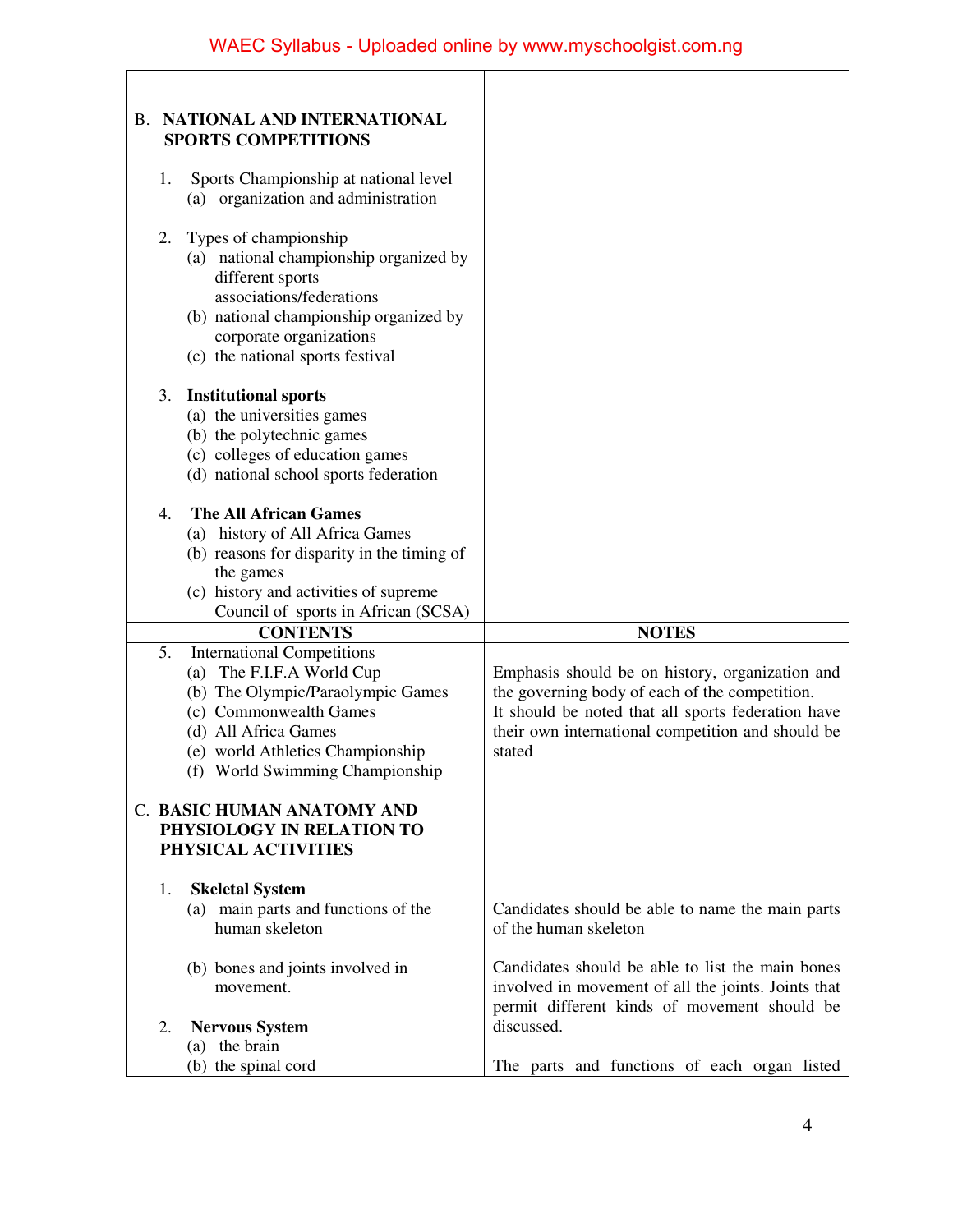| (c) the nerves                                                                                                                                                                           | should be discussed. The simple reflex action<br>should be discussed.                                                                                                                                                                          |
|------------------------------------------------------------------------------------------------------------------------------------------------------------------------------------------|------------------------------------------------------------------------------------------------------------------------------------------------------------------------------------------------------------------------------------------------|
| <b>Circulatory System</b><br>3.<br>(a) the hearts muscle<br>(b) effects of exercise on the heart<br>(c) the blood circulation<br>(d) function of blood<br>(e) types of blood circulation | Internal and external respiration should be<br>emphasized                                                                                                                                                                                      |
| <b>Respiratory System</b><br>4.<br>(a) the trachea, lungs and nose<br>(b) the functions<br>(c) types of respiration<br>(d) aerobic and anaerobic sports                                  | Aerobic and anaerobic activities in relation to<br>respiration should be discussed.                                                                                                                                                            |
| <b>Skeletal muscles</b><br>5.<br>(a) major muscles of the body<br>(b) types of muscle contraction<br>(c) muscle cramp, cause, prevention and<br>first aid.                               | Name and locations of major muscles should be<br>emphasized<br>Isotonic and isometric contraction should be<br>emphasized.                                                                                                                     |
| Somatotype<br>6.<br>(a) description of the various body type<br>(b) relationship between body type and<br>physical activities and sports                                                 |                                                                                                                                                                                                                                                |
| <b>CONTENTS</b>                                                                                                                                                                          | <b>NOTES</b>                                                                                                                                                                                                                                   |
| <b>Posture</b><br>7.<br>(a) correct posture<br>(b) postural defects                                                                                                                      | The characteristics of correct posture should be<br>discussed. Candidates should be able to state the<br>causes of the following postural defects: kyphosis,<br>scoliosis, lordiosis and flat foot.<br>Corrective measures should be discussed |
| D. PRACTICE OF ATHLETICS, GAMES<br><b>AND DANCE</b>                                                                                                                                      |                                                                                                                                                                                                                                                |
| Athletics (Track and Field Events)<br>1.<br>A. Track Events<br>(a) Short distance races (sprints) 50m,<br>100m, 200m, 400, hurdles and relay                                             | The start, race and finish should be discussed and<br>demonstrated.                                                                                                                                                                            |
| races.<br>(b)Sprint start: bullet/bunch. medium and<br>elongated<br>(c) relay races<br>(d) hurdle events (high and low)<br>middle race (800m,                                            | Visual and non-visual types of baton take-over<br>should<br>take-over<br>be<br>explained.<br>and<br>zone<br>Demonstrated and practised                                                                                                         |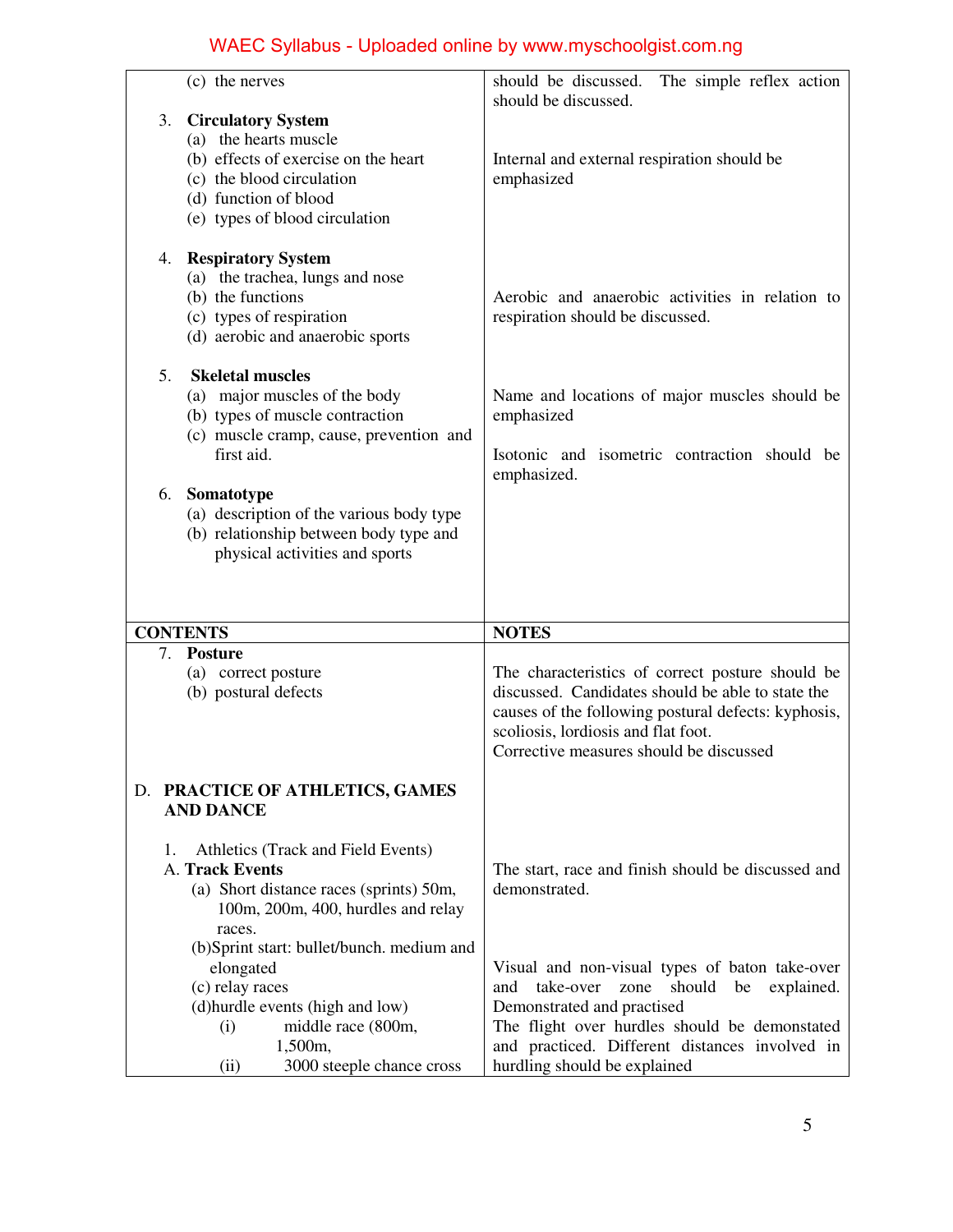| country<br>long distance races (3,00m,<br>(iii)<br>5,000, 10,000m) and marathon<br>(iv) phases of running<br>(v) rules and regulations<br>(vi) officiating                                                                                                                                                                                                                                                                                                    | The start, stride and finishing should be explained.                                                                                                                                                                                                                                                                                                                                                                                                                                                                                                                                                                                                                                                                                                                                                            |
|---------------------------------------------------------------------------------------------------------------------------------------------------------------------------------------------------------------------------------------------------------------------------------------------------------------------------------------------------------------------------------------------------------------------------------------------------------------|-----------------------------------------------------------------------------------------------------------------------------------------------------------------------------------------------------------------------------------------------------------------------------------------------------------------------------------------------------------------------------------------------------------------------------------------------------------------------------------------------------------------------------------------------------------------------------------------------------------------------------------------------------------------------------------------------------------------------------------------------------------------------------------------------------------------|
| 1. Field Events<br>throwing events:<br>(i)<br>discus, javelin and shot put<br>jumps: high jump, long jump,<br>(ii)<br>triple jump and pole vault<br>(i) equipment and specification<br>(ii) techniques<br>(iii) rules and regulations<br>(iv) officiating<br>2.<br><b>Games</b><br>A. Ball games<br>(a) football<br>(i)<br>(b) basketball<br>(c) volleyball<br>(d) hockey<br>(e) handball<br>(ii) rules and regulations of each<br>game<br>(iii) Officiating. | The candidate should be able to explain rules and<br>regulations of short, middle and long distance<br>races<br>Duties of officials should be discussed.<br>Candidates<br>should be able to explain<br>the<br>techniques and rules involved in each event and<br>identify the various equipment and specifications<br>used for each event.<br>Safety precautions involved in each event should<br>be discussed.<br>Techniques/skills involved in jumping events<br>should be explained demonstrated and practised.<br>Different styles of high jump (flop, straddle,<br>roll,<br>scissors<br>and<br>different<br>western<br>techniques/skills involved in long jump (sail/hang<br>and hitch kick should be discussed, demonstrated<br>and practised.<br>Skills in each game should demonstrate and<br>practised |
| <b>CONTENTS</b>                                                                                                                                                                                                                                                                                                                                                                                                                                               | <b>NOTES</b>                                                                                                                                                                                                                                                                                                                                                                                                                                                                                                                                                                                                                                                                                                                                                                                                    |
| 3. Racket games<br>$(1)$ (a) tennis<br>(b) table tennis<br>(c) badminton<br>Specification of court/table of all games;<br>(i)<br>(ii) types of equipment used;<br>(iii) skills involved in each game;<br>(iv) rules and regulations<br>officiating<br>(v)                                                                                                                                                                                                     | Safety precaution involved in each game should<br>be discussed.<br>Candidates should be able to draw and label<br>standard courts/playing areas and equipment.<br>terminologies in each game should be explained.<br>Duties of officials in each game should be<br>discussed.<br>The application of the rules and regulations<br>should be discussed<br>Skills in each game should demonstrate and<br>practised<br>Safety precautions in each game should be<br>discussed.<br>Candidates should be able to draw and label<br>standard court and playing areas and demonstrated<br>the skills involved in each game.                                                                                                                                                                                             |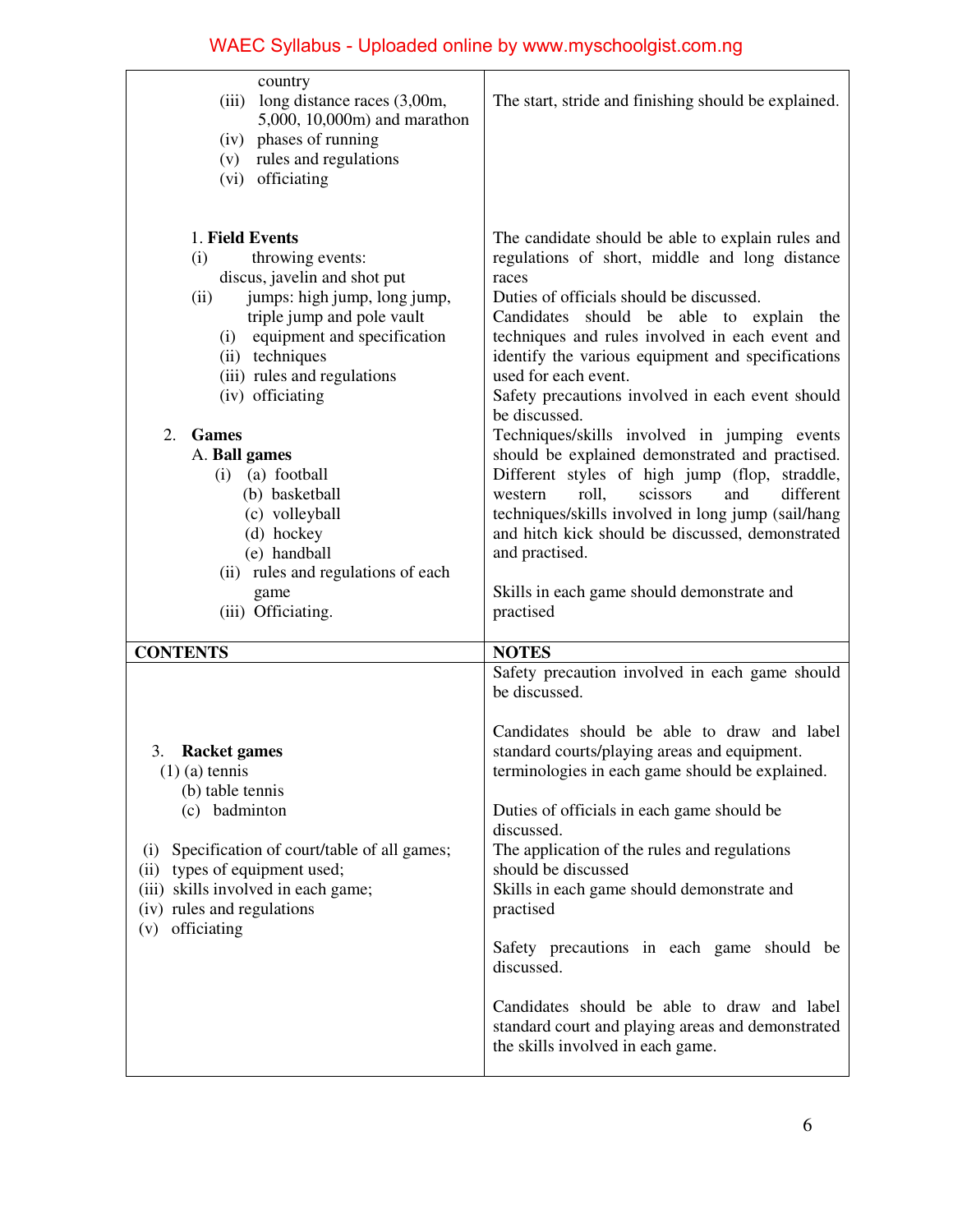| 4. Traditional dances<br>(a) dances from the regions of each country<br>(b) costumes for various dances<br>(c) types of traditional dance and dance step                                                                                                                              |                                                                                                                                                                                                 |
|---------------------------------------------------------------------------------------------------------------------------------------------------------------------------------------------------------------------------------------------------------------------------------------|-------------------------------------------------------------------------------------------------------------------------------------------------------------------------------------------------|
| E. PHYSICAL FITNESS AND<br><b>CONDITIONING</b>                                                                                                                                                                                                                                        |                                                                                                                                                                                                 |
| <b>Physical fitness</b><br>1.<br>(a) Definition of physical fitness<br>(b) Components of physical fitness<br>(c) Examples of health related and<br>performance/skill related components of<br>physical fitness<br>(d) Benefits of physical activity, exercise<br>and physical fitness | The application of the rules and regulations<br>should be discussed. Teachers should demonstrate<br>coaching points emphasized. Pupils should<br>practice. Game situation should be encouraged. |
| <b>Health and Personal hygiene</b><br>2.<br>(a) importance of health in physical                                                                                                                                                                                                      | Qualities of good health should be mentioned.                                                                                                                                                   |
| education<br>(b) care of the body<br>sportswear<br>(c)                                                                                                                                                                                                                                | The importance of keeping the body clean before,<br>during and after exercise should be emphasized.                                                                                             |
|                                                                                                                                                                                                                                                                                       | The<br>of selecting<br>importance<br>appropriate<br>sportswear for difference sports and games should<br>be emphasized.                                                                         |
|                                                                                                                                                                                                                                                                                       | Reference should be made to the effect of good<br>and bad sportswear on the body.                                                                                                               |
| F. NUTRITION, DRUG AND SPORTS                                                                                                                                                                                                                                                         |                                                                                                                                                                                                 |
| 1. Nutrition<br>(a) classes of food nutrients<br>(b) balanced diet<br>(c) dietary consideration in sports                                                                                                                                                                             | Emphasis should be on pre-game nutrition role of<br>carbohydrate in sports performance.                                                                                                         |
| Drug in sports<br>2.<br>(a) meaning of drug<br>(b) types of drug<br>(c) drug use and misuse<br>(d) the effect of drug on sports<br>performance                                                                                                                                        | Emphasis should be placed on:<br>Stimulants, narcotics, hallucinogen, sedatives and<br>ergogenic aids.                                                                                          |
|                                                                                                                                                                                                                                                                                       |                                                                                                                                                                                                 |